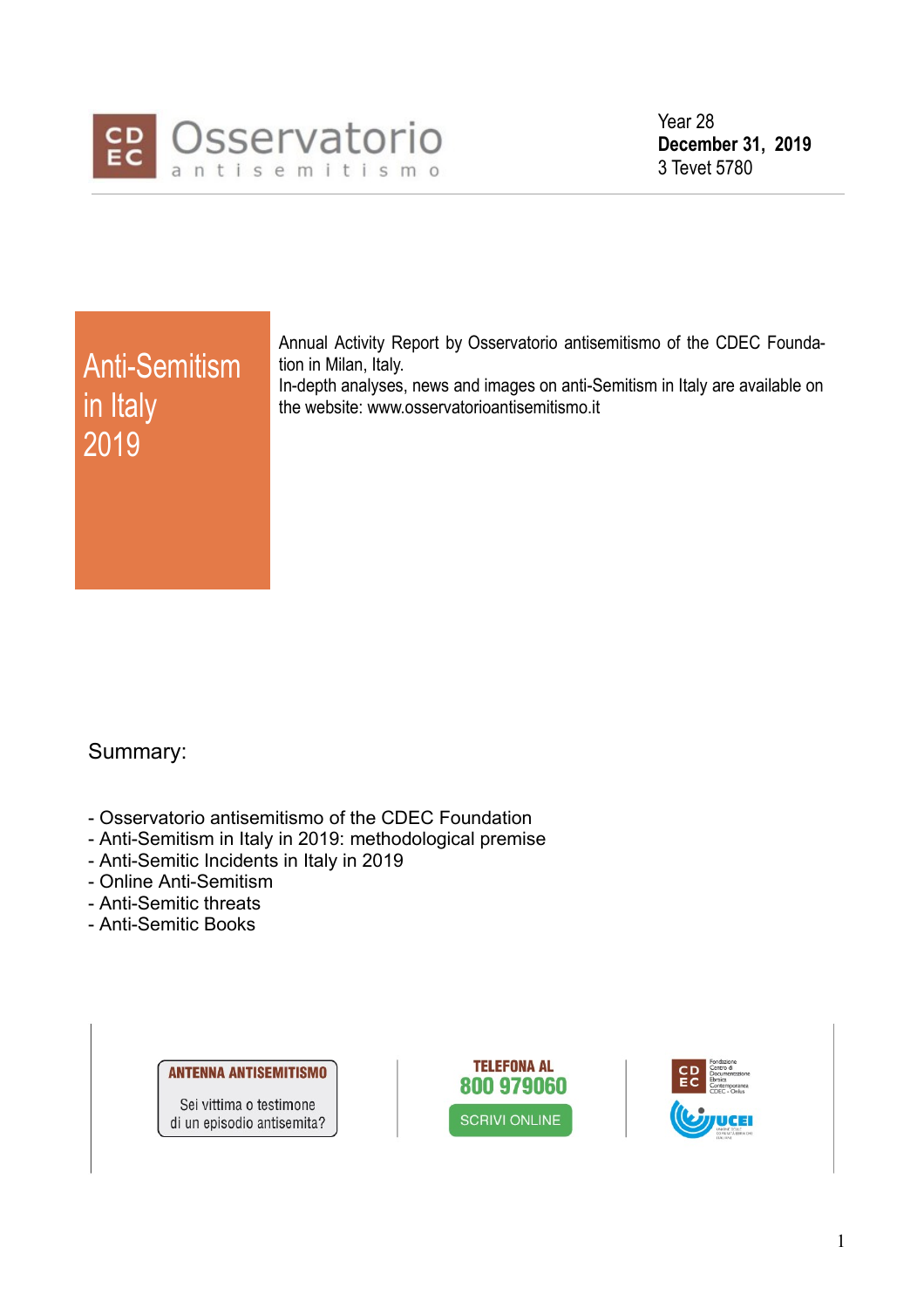# Osservatorio antisemitismo of the CDEC Foundation

The Osservatorio antisemitismo of the CDEC (Contemporary Jewish Documentation Center) Foundation in Milan is the only center on the Italian Peninsula that daily monitors, collects, compiles and studies anti-Semitic incidents (assault, threats, damage and desecration, abusive behavior, etc.) occurred in Italy. Osservatorio is especially engaged in monitoring anti-Semitism online due to its recent dramatic increase.

Anti-Semitic incidents are reported to Osservatorio in a number of ways, most commonly by mail, through the Osservatorio's website and by phone, in particular, through the 24hour hotline Antenna Antisemitismo (run on behalf of UCEI – Union of Italian Jewish Communities). It is a facility established to record and analyze reports (voiced by phone or by mail) of anti-Semitic incidents.

Osservatorio documents and analyzes offline and online Jew-hatred, performs quantitative and qualitative surveys as well as targeted social studies on anti-Semitism; organizes opinion poll with simple size, Focus Groups, web sentiment analysis, inquiry on opinion leaders and research on the web. Moreover, it prepares an annual report on anti-Semitism in Italy for UCEI and for the Kantor Center of the Tel Aviv University as well as a quarterly report on anti-Semitism for UCEI and OSCAD (Italian Police department for protection against discrimination acts).

Osservatorio disseminates collected information and data and supports initiatives that report and combat anti-Semitic acts. Its website [\(www.osservatorioantisemitismo.it\)](http://www.osservatorioantisemitismo.it/), daily updated, numbers approximately 500 daily entries, at times it peaks 3,000. Web query from Google on the term "anti-Semitism" shows that Osservatorio website is on its page one, at the top of results.

Osservatorio's archive includes the most comprehensive library in Italy of anti-Semitic books published since 1945. Moreover, it keeps numerous collections of anti-semitic magazines, photos, audio and video tapes/recordings.

Osservatorio staff attends national and international conferences and congresses on anti-Semitism organized by numerous organizations such as, among others, the Kantor Center, the Global Forum for Combating Antisemitism, the Inter Parliamentary Coalition for Combating Antisemitism, the OSCE-ODIHR, the American Jewish Committee, and the International Holocaust Remembrance Alliance.

Osservatorio collaborates with institutions that deals with anti-Semitism: Kantor Center of Tel Aviv, Global Forum for Combating Antisemitism of Jerusalem, Community Security Trust of London, Institute for Jewish Policy Research of London, International Network Against Cyberhate of Amsterdam, the Australian Online Hate Prevention Institute e the International Holocaust Remembrance Alliance.

Osservatorio works, since December 2019, with Vox – Osservatorio Italiano sui diritti allo studio to the "La Mappa dell'Intolleranza" [Map of Intolerance], in collaboration with Università Statale of Milano, Università of Bari, Università La Sapienza of Rome and the Sociology Department of the Università Cattolica of Milano.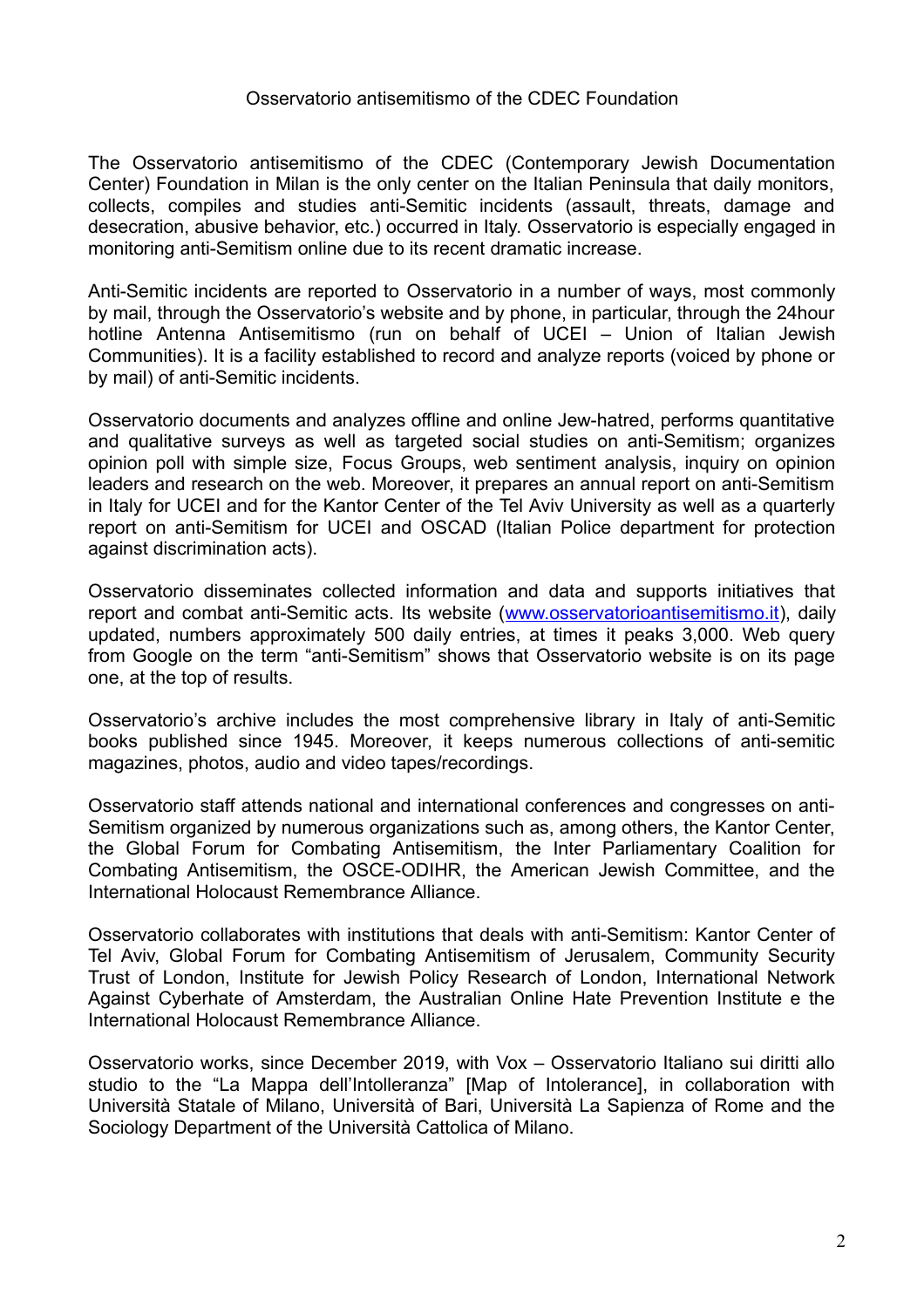#### Anti-Semitism in Italy in 2019: methodological premise

Osservatorio classifies an anti-Semitic incident as any malicious act aimed at Jewish people, organizations or property, where there is evidence that the victim or victims were targeted because they are (or are believed to be) Jewish. In this vein, Osservatorio has adopted the International Holocaust Remembrance Alliance's (IHRA) working definition of Anti-semitism.

Osservatorio does not trawl the internet looking for online incidents to log. It records only the anti-Semitic incidents occurred in Italy that are reported either by media or by a member of the public (report voiced by phone or mail via Antenna antisemitismo) who fulfills the role of victim or witness.

The total of anti-Semitic incidents recorded in 2019 by Osservatorio is only indicative, as the actual amount of anti-Semitic incidents is much larger. An accurate figure would be impossible to quantify. It is more frequent a serious anti-Semitics incident to be reported than a verbal or written one. Hence, the collected data mirror only the reported incidents and not the whole spectrum of anti-Semitic incidents occurred throughout the year in Italy. The under-reporting, namely the lack of reporting of anti-Semitic incidents, represents a significant problem as it distorts the real understanding of the phenomenon. A second relevant problem is the under-recording: police forces or the legal units fail in adjudging a crime to be anti-Semitic.

In any case, it is undeniable that existing data indicate that Anti-Semitism is on the rise. Ant-Semitism keeps growing visibility on social media, it has become normalized and harassment is a daily occurrence.

This report describes Anti-Semitic incidents perpetrated in Italy by single individuals or groups of extremists – neo-Nazis, haters of Israel, religious fanatics etc. – which disseminate their hatred mainly on online platforms. Whereas violent anti-Jewish acts distinguish the extremist political groups (right, left, etc.), prejudice against Jews is widely spread among socio-cultural classes and political and ideological groups. Prejudice emerges in many forms, from different sides of the political spectrum.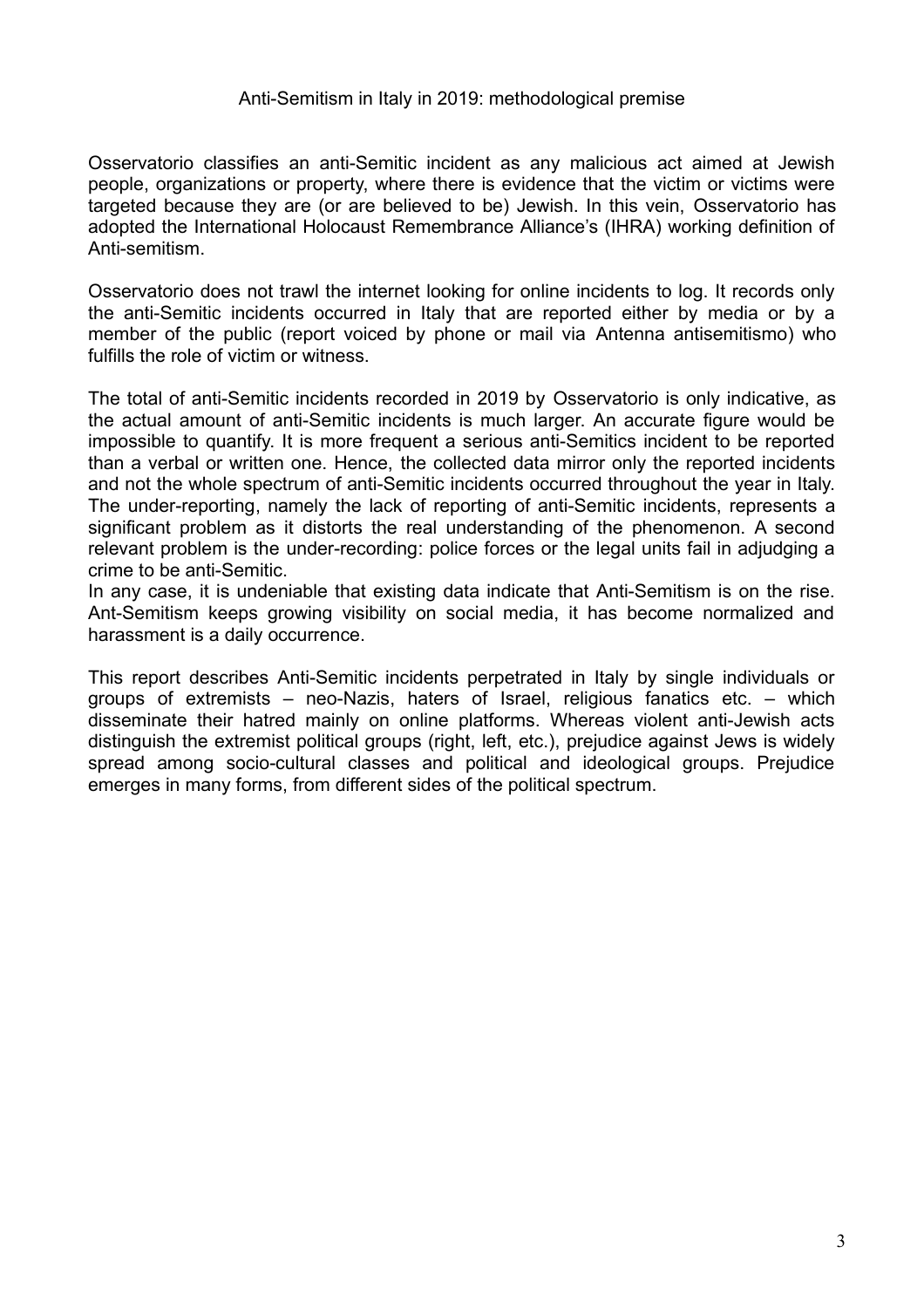# Anti-Semitic Incidents in Italy in 2019

In 2019 Osservatorio antisemitismo registered 251 anti-Semitic incidents, a significant higher number compared to 2018 (197).

|              | 2019 | 2018 | 2017 |
|--------------|------|------|------|
| January      | 23   | 14   | 13   |
| February     | 22   | 13   | 10   |
| March        | 17   | 8    | 3    |
| April        | 26   | 24   | 8    |
| May          | 26   | 24   | 10   |
| June         | 20   | 25   | 10   |
| July         | 21   | 20   | 19   |
| August       | 13   | 14   | 4    |
| September    | 22   | 13   | 14   |
| October      | 19   | 16   | 9    |
| November     | 24   | 13   | 21   |
| December     | 18   | 13   | 9    |
| <b>TOTAL</b> | 251  | 197  | 130  |

Anti-Semitic Incident Categories

| Posts (recorded to Osservatorio | 173 |
|---------------------------------|-----|
| antisemitismo)                  |     |
| Defamation and insults          | 31  |
| Graffiti/Imagery                | 23  |
| Threats                         | 19  |
| Anti-Semitism on mass-media     | 5   |
| Vandalism                       | 3   |
| Banalization                    | 3   |
| <b>Assaults</b>                 |     |
| <b>Discrimination</b>           |     |
|                                 |     |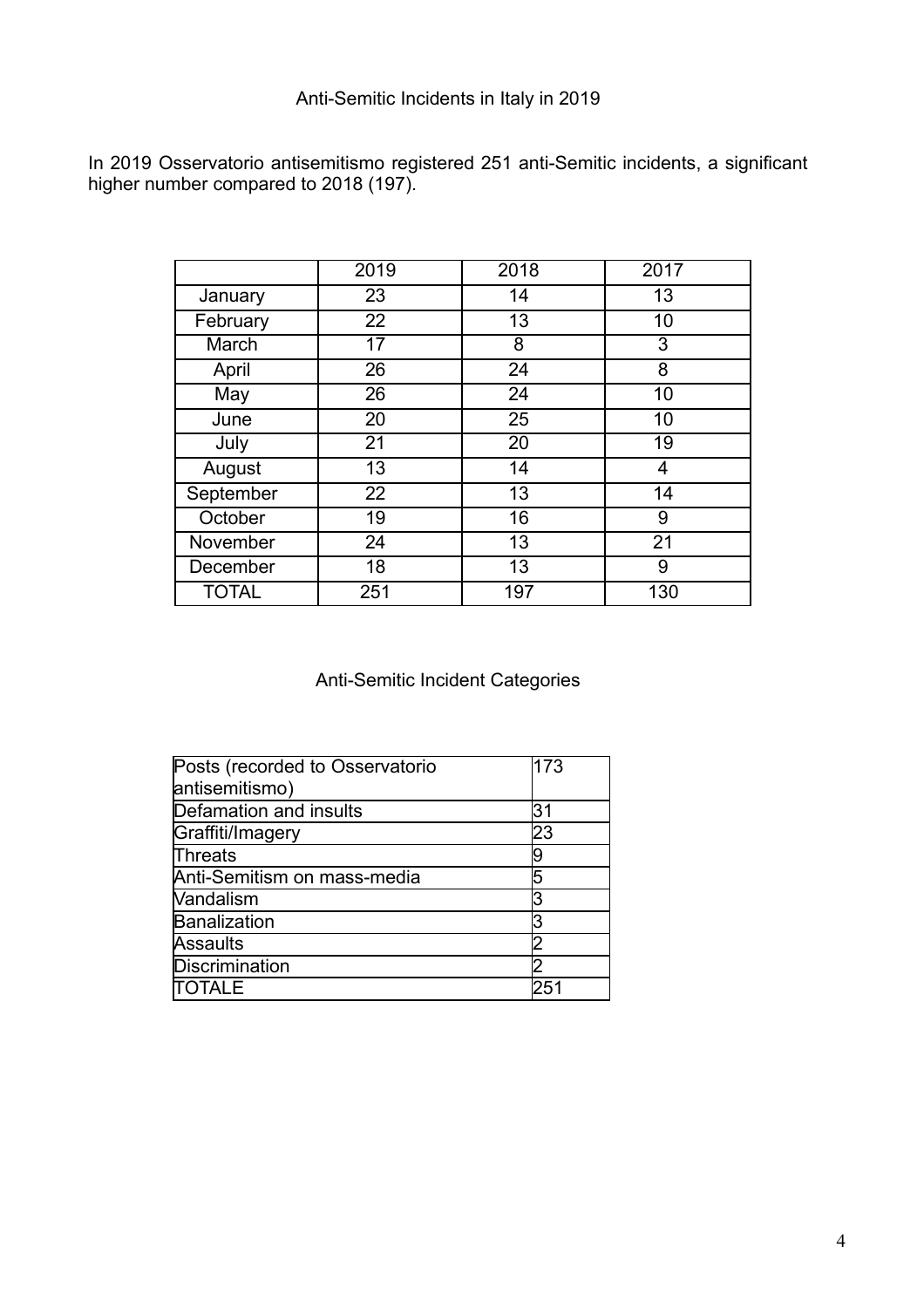The rise of anti-Semitic incidents and, in particular incidents that involve social media, is related to events that see the Jews and / or the State of Israel at the center of attention.

The second half of 2019 in Italy was characterized by two significant phenomena. The growth of intolerance and Holocaust denial, which prompted the Italian Government to appoint Professor Milena Santerini as national coordinator for the fight against Anti-Semitism, and the gravitation of the political debate around the Italian Senator for life (survivor of Auschwitz Nazi concentration camp) Liliana Segre.

Anti-Semitism is increasing at the global level and wildly prevalent in social media. One of the main issues today regarding anti-Semitism is the standardization of the phenomenon on the web, which gives anti-Semitic speech a tremendously loud and hateful echo. Social media has proven an essential and convenient vessel, through which those who wish to harass, abuse and threaten Jewish individuals and institutions, as well as those who simply wish to disseminate their prejudice, are able to freely express their anti-Semitism. Anti-Semitism is fully legitimized. Even more troubling, anti-Semitic messages often include incitement to violence.

Numerous sites function around the clock to advance racial hatred, preaching white supremacy, classical anti-Semitism, and more violence-inspiring prejudice, all of which, not ineptly, have been suggestively lumped together under the label of "Hate". In such environment, the promotion of conspiracy theories, the resurgence of stereotypes from the Middle Ages, the demonization of Jews / Zionists and the Jewish state, the use of the Jews / Zionists as a scapegoat has become the norm. They may lead, as consequence, to fierce actions against the Jews.

Web 2.0 has allowed the development of a culture in which racism, intolerance and anti-Semitism have been socially accepted, particularly among young people. A case study: a Whatsapp group called "Shoah Party", created by Italian teens (October 2019), shared anti-Semitic, racist, Nazis and pedopornographic contents.

Online anti-Semitism is openly conveyed and expressed while using extremely aggressive and demonizing iconographic and lexical forms. Anti-Semitic posts are innumerable. Osservatorio antisemitismo regularly monitors about 200 social media (Facebook, Twitter, VK, etc.). In 2019 Osservatorio selected and collected 2.565 posts [652 of groups like "Revisionismo Storico", "Fronte Palestina", "Rothschild la bestia che domina il mondo" (Rothschild the beast that runs the world), etc. and 1.913 of individuals like Chris el Malik, Joe Fallisi, Fra-Fra-Fra, etc.].

Prevalent online anti-Semitic posts and discourses are related to (sorted below by order of relevance):

- Neonazis/Neofascism ideology
- Consipracy theories
- Anti-Zionism ideology
- Banalization and trivialization of the Shoah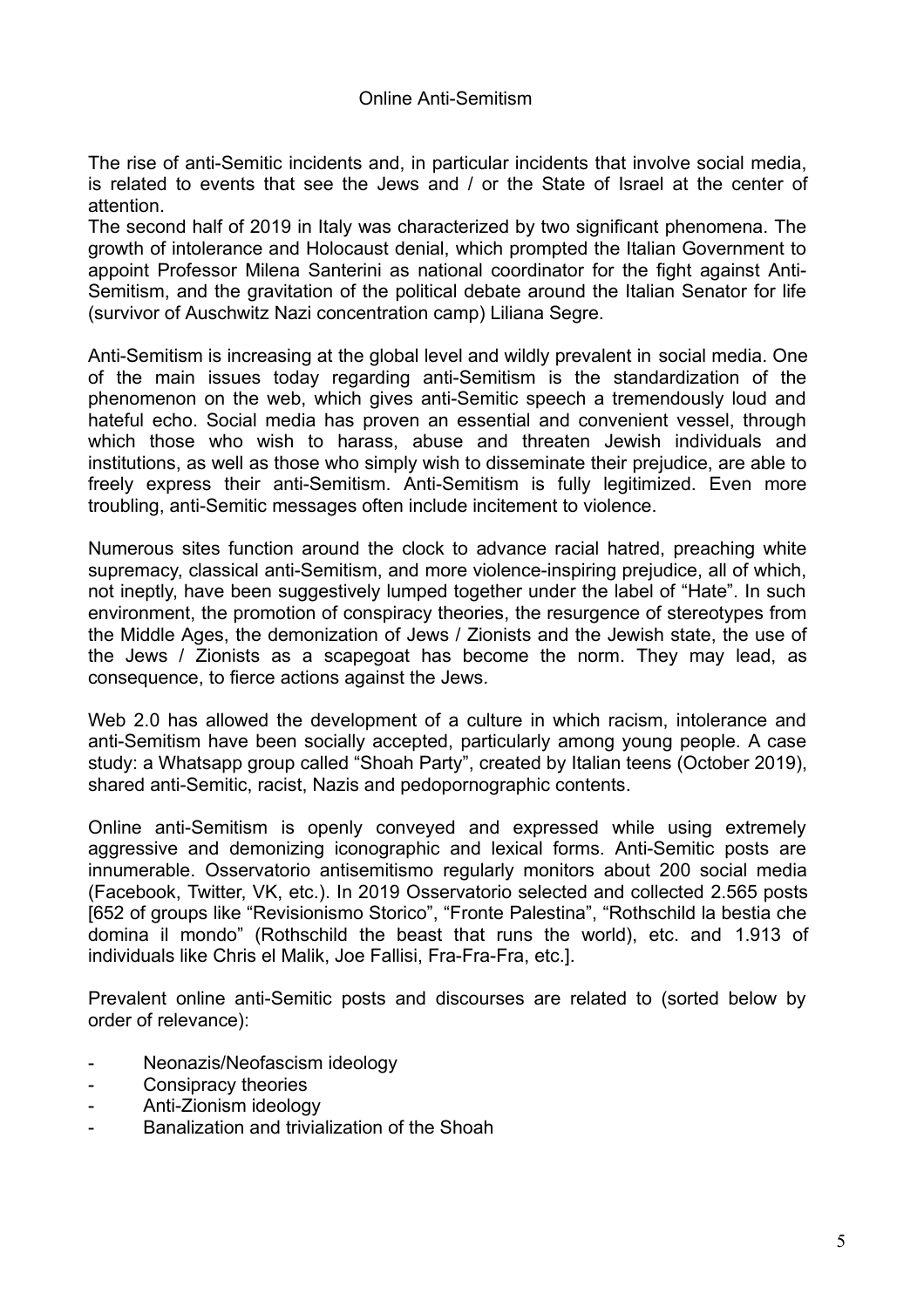In 2019 Osservatorio recorded 314 online websites which share anti-Semitic contents. Osservatorio has classified them by four ideological standpoints (see below), although their discourses often overlap. Jew-hatred easily shape-shifts to fit the purposes of many ideologies.

## Radical right: 118

Anti-Semitism has always been part of the far-right extremist and neo-Nazi speech. On the web, far right extremist websites and social network groups are quite active demonstrating, through their various publication, the supremacy of the White race and the danger "caused by" the Jewish people in Europe. They promote Nazi theories with strict symbols and codes.

#### Cospiracy: 112

The resurgence of conspiracy is more than popular on the web. These websites spread the theories which accuse Jews of being responsible for the most recent and tragic events, in order to supposedly control the world. These theories have been quite popular since the end of the  $19<sup>th</sup>$  century with the publication of the famously false book "Protocols of the Elders of Zion". The access to the web gave these theories a "second chance" by using the same approach as a century ago.

#### Anti-Zionism: 68

These websites apply classical anti-Semitic stereotypes (e.g. deicide, blood libel accusation, exploitation, hatred against mankind) to the State of Israel and to "Zionists".

#### Holocaust Denial: 16

A constant trend in anti-Semitic discourse is Holocaust denial and distortion, and a manipulation of the Shoah for anti-Semitic purposes. These websites attempt to negate the established facts of the Nazi genocide of European Jews. Holocaust denial and distortion generally claim that the Holocaust was invented or exaggerated by Jews as part of a plot to advance Jewish interests.

The Italian most virulent anti-Semitic website is "Maurizio Blondet&Friends" (about 30,000 daily entries). It regularly blogs anti-Semitic articles.

#### Anti-Semitic threats

Even if anti-Semitism was always prevalent amongst far-right extremists and branches of neo-Nazis, a trend is popular among other groups, for example the anti-Zionists pro-BDS, the global movement of boycott, divestment and sanctions against Israel.

Anti-Semitic allegations include a wide array of conspiracy theories which blame Jews for many problems. This issue has crystallized around a series of clichés – prominent in the Protocols of the Elders of Zion – purportedly describing the Jewish plan for global domination. It also targets the straw man stereotype of Jews as bankers in control of the world's economies, manipulators of public opinion abusing mass media, and oppressors of independent nations' free potential. This stereotype arsenal has diversified by adding a series of new characters (for instance the "American Jewish lobby", etc.) and also movements like the "No Vax".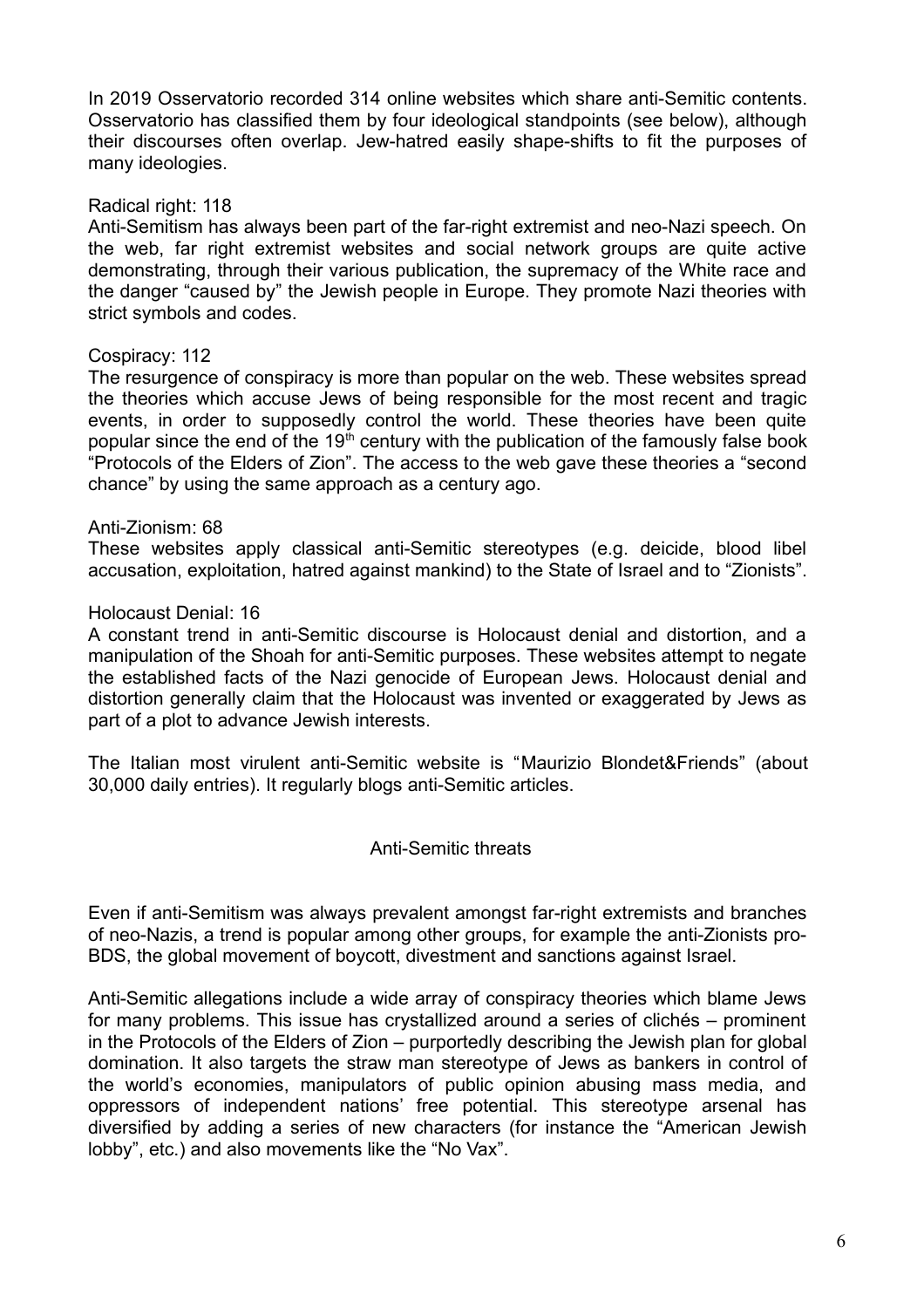The Arab-Israeli conflict helps to feed antipathy towards the Jews, as they are popularly associated with Israel and its politics. Some key aspects of Israeli society are compared to Nazi Germany, for instance equating the Gaza Strip with concentration camps in Nazi-occupied Europe. The demonization of the State of Israel, considered the embodiment of all evil, fuels Anti-Semitism. Invariably, the most popular, recurring and present anti-Semitic allegations refer to the State of Israel.

Holocaust denial, distortion and trivialization, which strengthen anti-Semitic hatred and conspiracy-fuelled sentiments, are disseminated on social platforms. "New" anti-Semitism shares most of its traits with the "old" anti-Semitism prevalent in Europe until the end of the Second World War. Blood libel accusation recurs as a regular motif in the anti-Jewish propaganda campaign, old and new caricatures of the Jews/Zionists – stressing grotesque facial features, avidity or criminal activities – as well as anti-Semitic tropes percolate no end in the web.

An accelerating, alarming trend of anti-Semitic incidents occurred in schools: verbal abuses directed at Jewish students, online trivialization of the Shoah, anti-Semitic offences posted on Facebook by teachers.

# Defamation and insults

Perpetrators are usually neo-Nazis, anti-Zionists pro BDS and those who accuse Jews of conspiracy. Case study: rabbis of five Italian Jewish Communities received by regular mail symbols (flags, pennants, stickers, etc.) of the Palestinian cause propaganda.

#### Graffiti/Imagery

Most of the perpetrators are far right extremists. They often are hooligans of Italian soccer teams. The word "Jew" or anti-Semitic jeers are shouted/written to insult the opponent team. The main target of anti-Semitic hatred remains Holocaust victim Anne Frank, whose name and image have become in the last decades an unwelcome focus of offenders. Case studies: the star of David was spray-painted on a wall next to the shop of a Jewish trader in Leghorn and some swastikas on the intercom of a Jewish couple of Rome (he is a rabbi and the wife a teacher).

#### **Threats**

Perpetrators are usually far right extremists, although one of the most virulent offenders on social media is a far left ex-terrorist.

#### Vandalism

Most of damage and desecration incidents are perpetrated by far right extremists. Case studies: on the periphery of Asti a farmer reproduced on his field, using his tractor, a gigantic swastika. In Fosdinovo (town in Central Italy) some Neonazis vandalized the Partisans commemorative plaque. A young hooligan (filmed by security camera) broke with a blunt object a window of the Trieste synagogue.